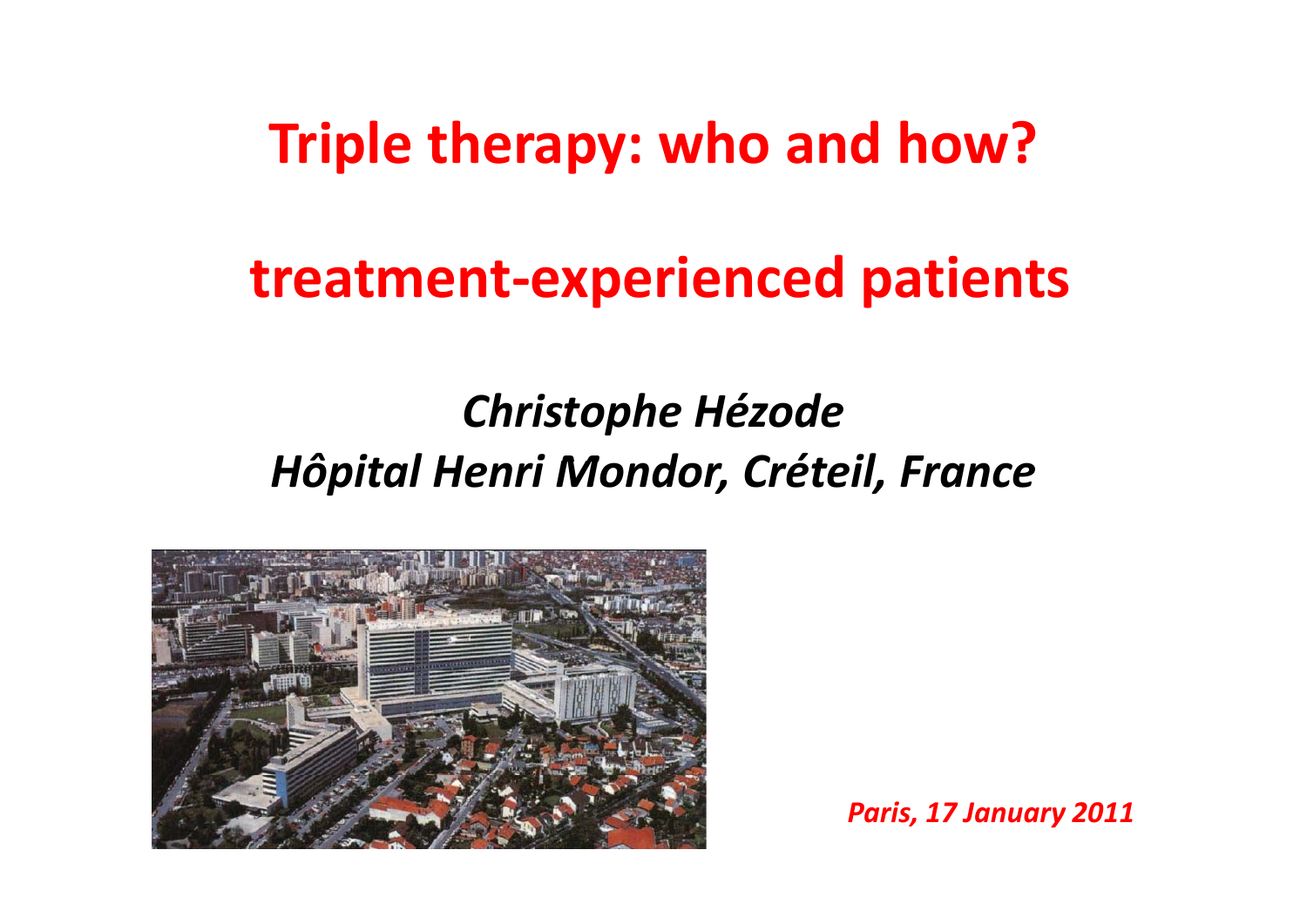# **Virological Response Patterns With Peg‐IFN/RBV: Treatment Failure**

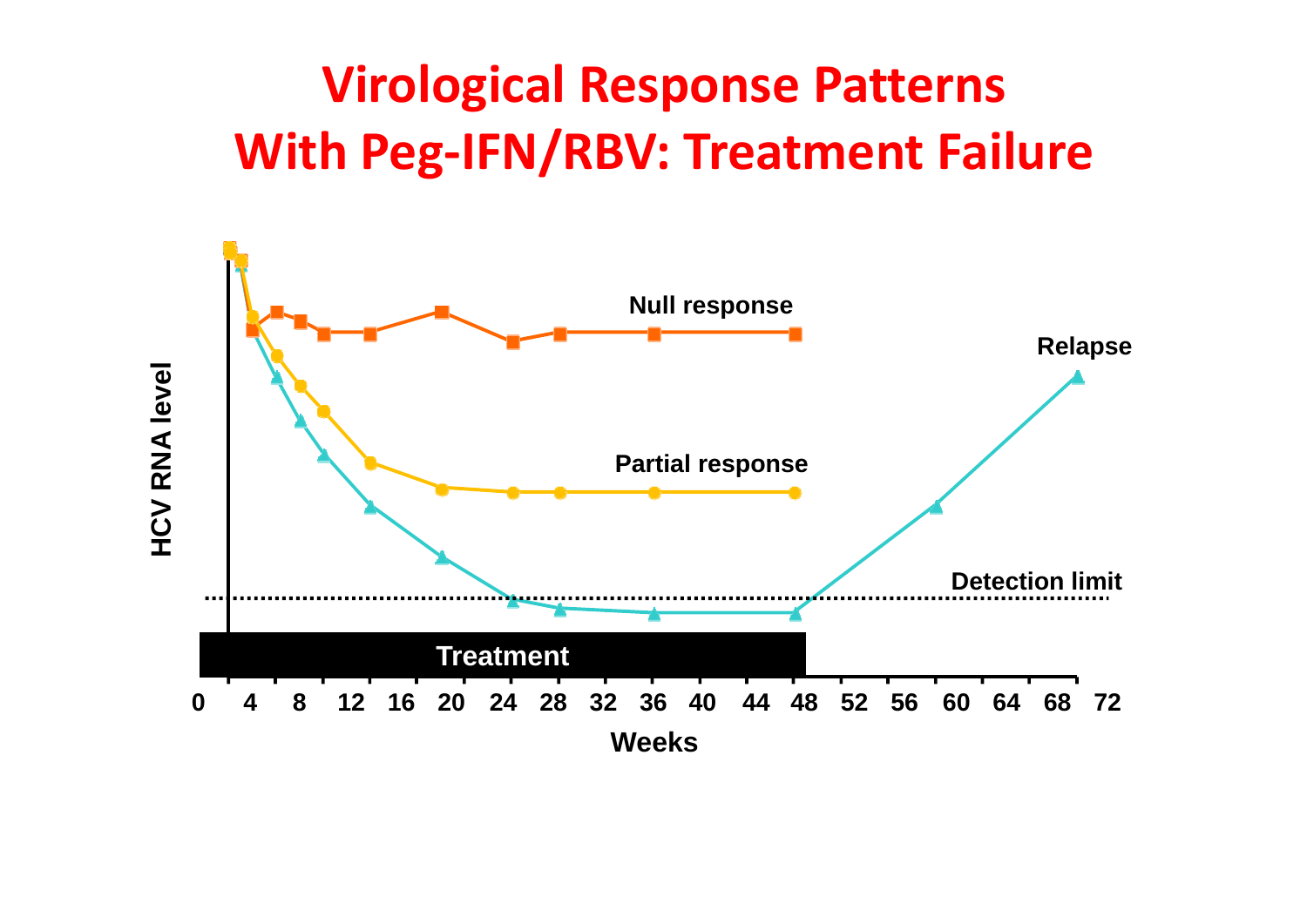#### **PR 4 week Lead‐In as <sup>a</sup> predictor of response?**

- Lead-in allows real time assessment of patient's interferon responsiveness vs. historic response
- Viral load decline of  $\leq 1$  log<sub>10</sub> after 4 weeks of PR is significantly correlated to a <2  $\log_{10}$  decline after 12 weeks of treatment ?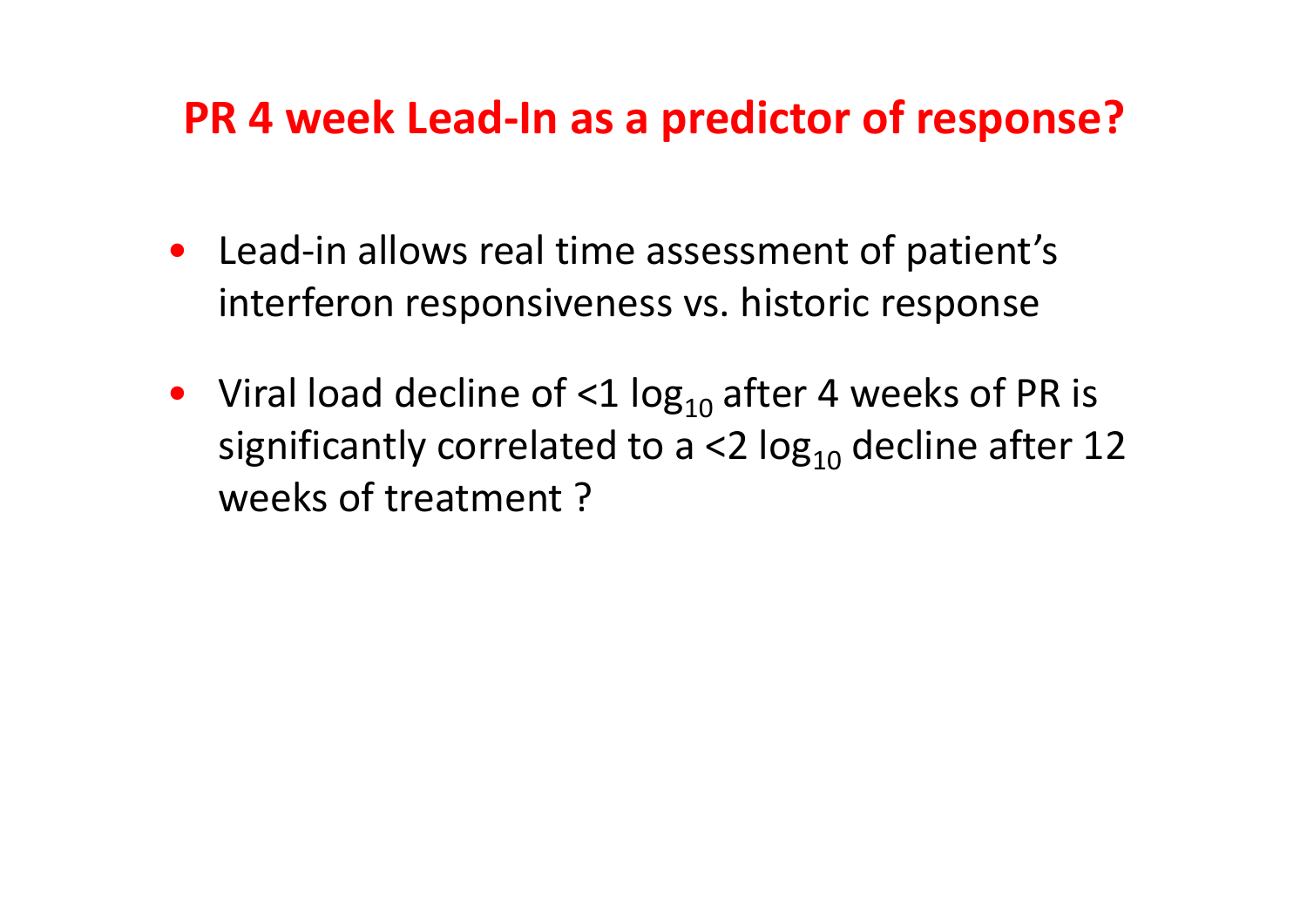#### **IDEAL: Concordance between Week 4 and Week 12 as the Definition for Null Response**

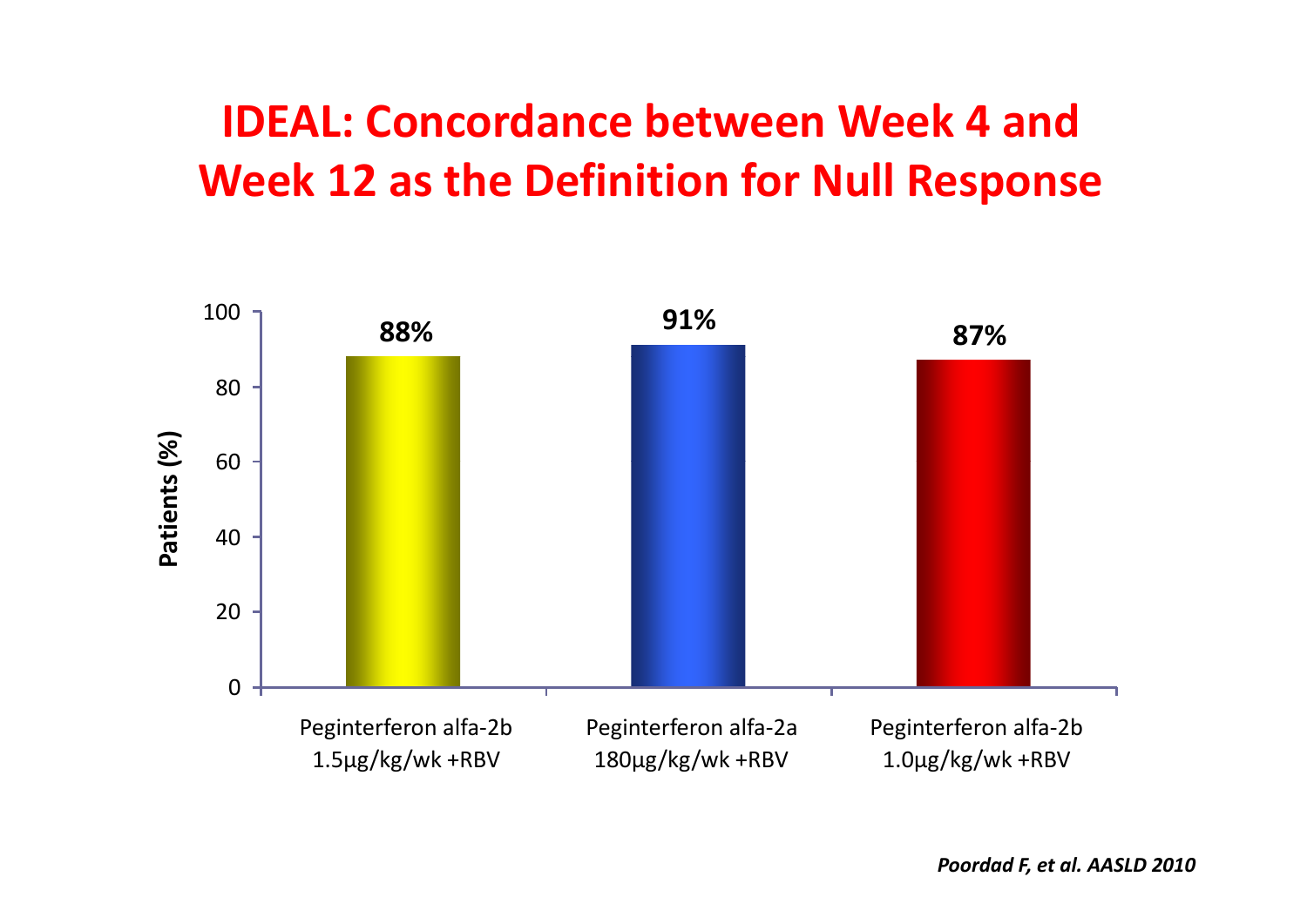## **IDEAL: Concordance between Week 4 and Week 12 as the Definition for Null Response**

|                                                      |                                    | <b>Week 12 response</b> |                 |
|------------------------------------------------------|------------------------------------|-------------------------|-----------------|
|                                                      | <b>Week 4 response</b>             | $Null*$                 | <b>Non-Null</b> |
| Peginterferon alfa-2b 1.5µg/kg/wk<br>$+$ RBV (n=900) | $<$ 1 log <sub>10</sub> decline    | 150                     | 56<br>(27.2%)   |
|                                                      | $\geq$ 1 log <sub>10</sub> decline | 55                      | 639             |
| Peginterferon alfa-2a 180µg/kg/wk<br>$+$ RBV (n=945) | $<$ 1 log <sub>10</sub> decline    | 148                     | 65<br>(30.5%)   |
|                                                      | $\geq$ 1 log <sub>10</sub> decline | 22                      | 710             |
| Peginterferon alfa-2b 1.0µg/kg/wk<br>$+$ RBV (n=932) | $<$ 1 log <sub>10</sub> decline    | 235                     | 51<br>(17.8%)   |
|                                                      | $\geq$ 1 log <sub>10</sub> decline | 69                      | 577             |

**172/705 (24.4%) patients had <1 log10 decline at W4 and ≥<sup>2</sup> log10 decline at W12**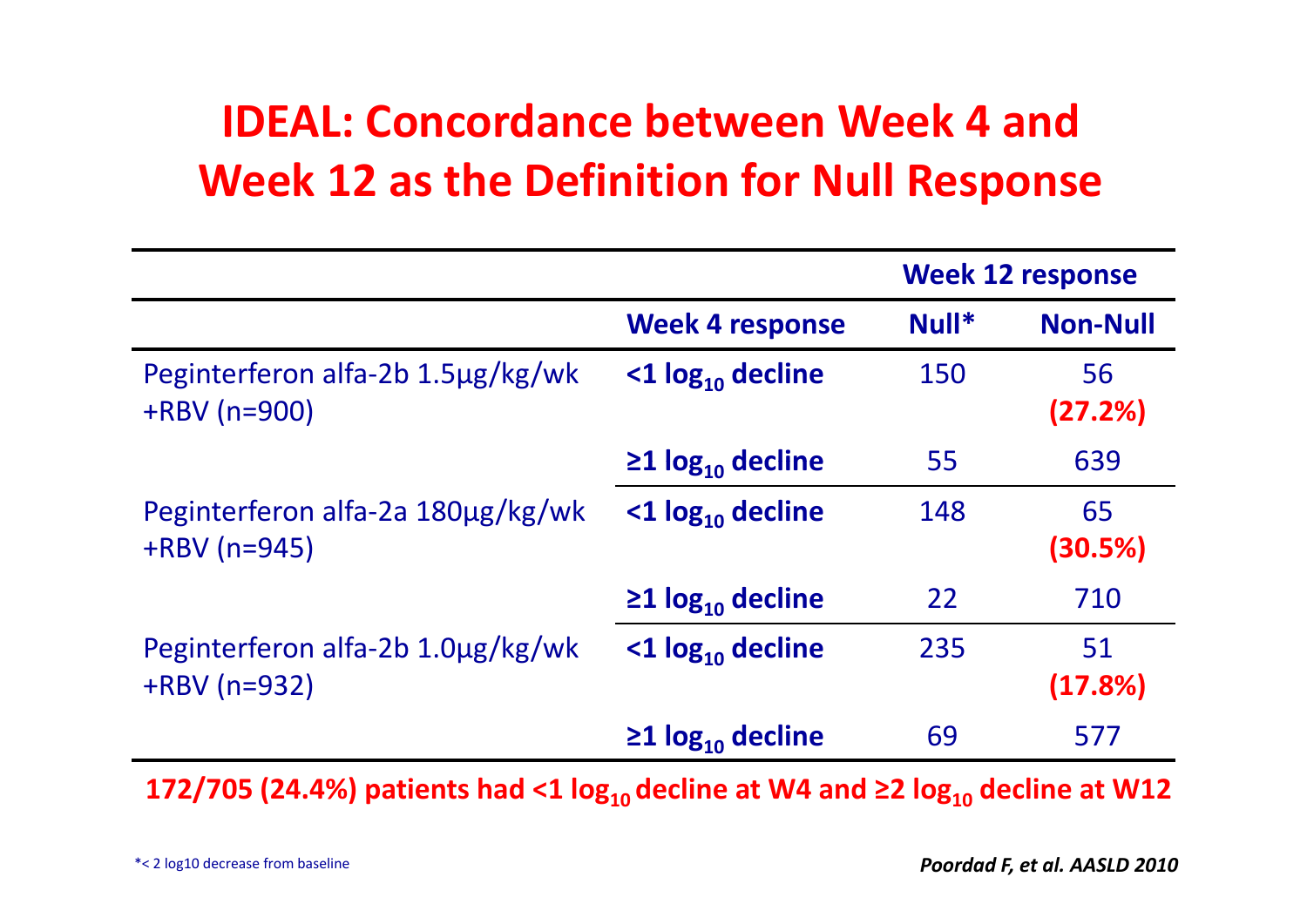# **TELAPREVIR**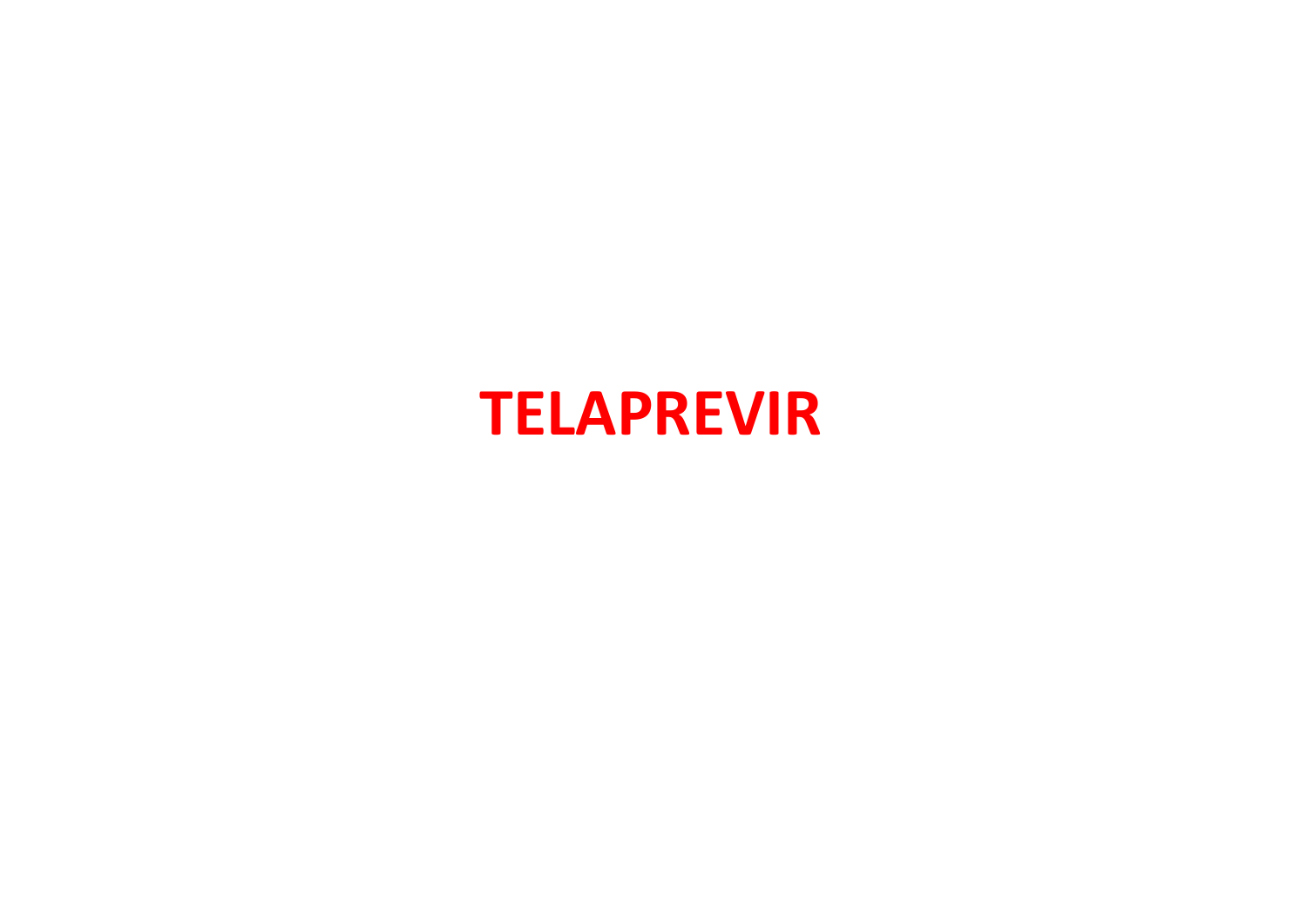## **PROVE3: SVR by Prior Response and Treatment Group (ITT)**



*P* **value shown is versus PR48 control group; \****P<0.001;* **†***P=0.471;* **‡***P=0.029*

*McHutchison JG, et al. N Engl J Med 2010;362:1292–303*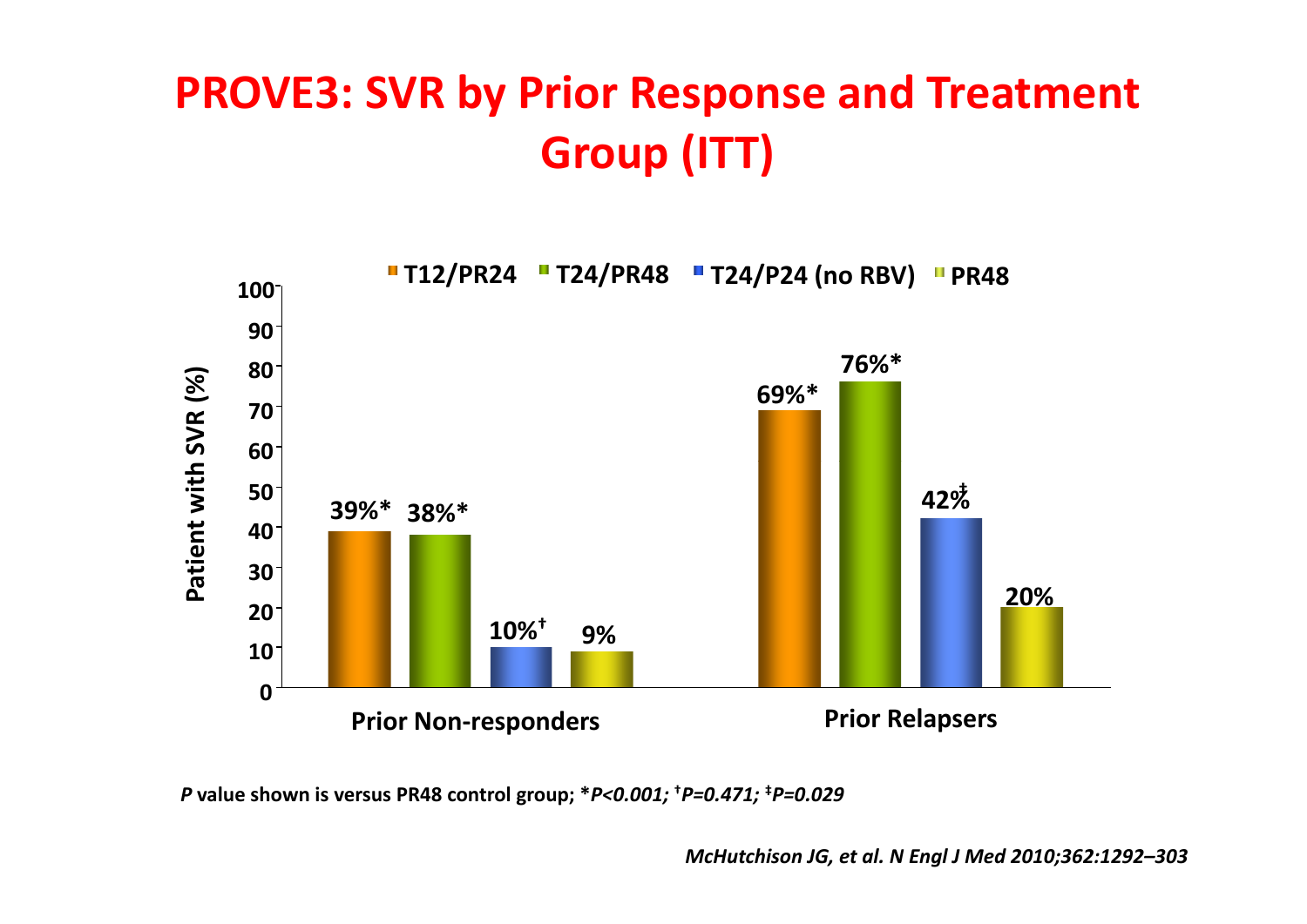### **107 Rollover trial: SVR Rates**

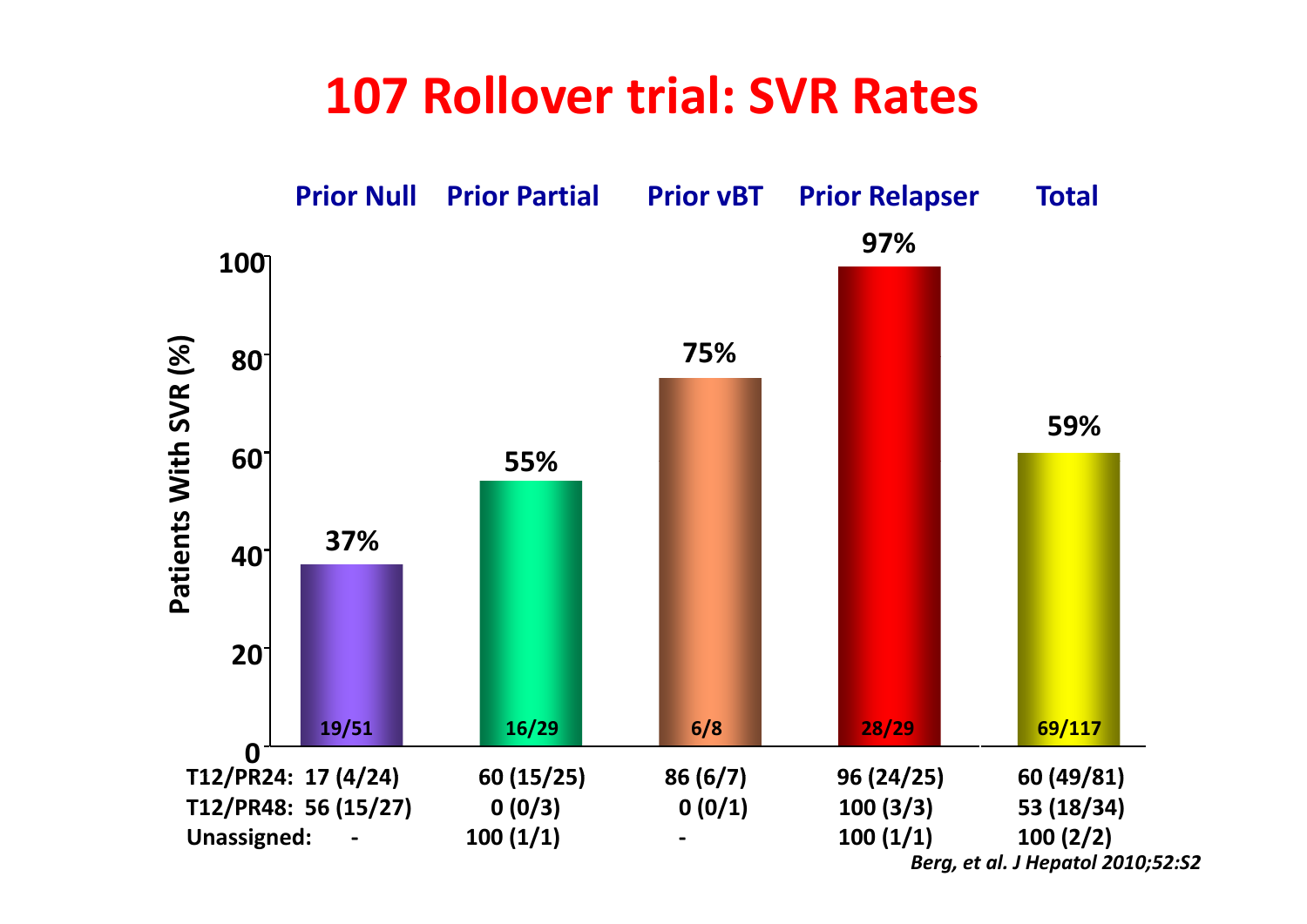# **REALIZE: Study Design**



\*Randomization stratified by viral load and prior response; stopping rules applied for TVR (Week 4, 6, and 8) and Peg-IFN/RBV (Week  $R$  = RBV 1000–1200mg/day; T = TVR 750mg every 12, 24, and 36)

P = Peg-IFN alfa-2a 180μg/week; Pbo = placebo R <sup>=</sup> RBV 1000 1200mg/day; T <sup>=</sup> TVR 750mg every 8 hours

ClinicalTrials.gov identifier: NCT00703118

*Press release, 7 September 2010*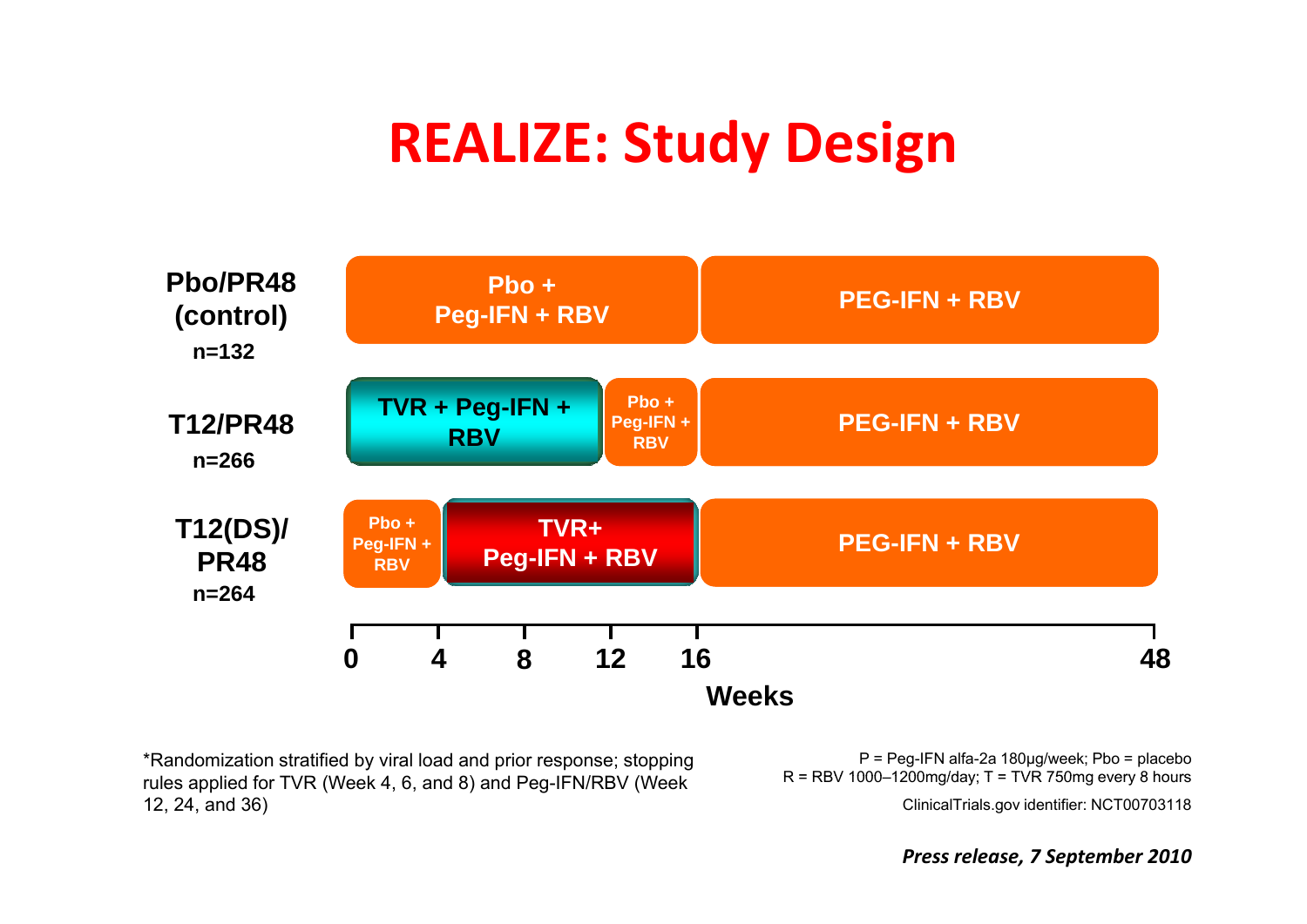# **REALIZE: Baseline Characteristics**

| Characteristic                     | Pbo/PR48<br>$(n=132)$ | <b>T12(DS)/PR48</b><br>$(n=264)$ | <b>T12/PR48</b><br>$(n=266)$ |
|------------------------------------|-----------------------|----------------------------------|------------------------------|
| HCV RNA ≥800,000 IU/mL, n (%)*     | 114 (86)              | 234 (89)                         | 238 (89)                     |
| HCV genotype, $n$ (%) <sup>+</sup> |                       |                                  |                              |
| 1a                                 | 59 (45)               | 120(46)                          | 118 (44)                     |
| 1 <sub>b</sub>                     | 59 (45)               | 115(44)                          | 121 (45)                     |
| 1c/unknown                         | 14(11)                | 28(11)                           | 27(10)                       |
| Prior response, n (%)              |                       |                                  |                              |
| <b>Null responder</b>              | 37(28)                | 75(28)                           | 72(27)                       |
| Partial responder                  | 27(20)                | 48 (18)                          | 49 (18)                      |
| Relapser                           | 68 (52)               | 141(53)                          | 145(55)                      |
| Bridging fibrosis, n (%)           | 29(22)                | 58 (22)                          | 60(23)                       |
| Cirrhosis, n (%)                   | 30(23)                | 67(25)                           | 72(27)                       |

\*Determined using the COBAS TaqMan HCV assay; †Determined by the Trugene method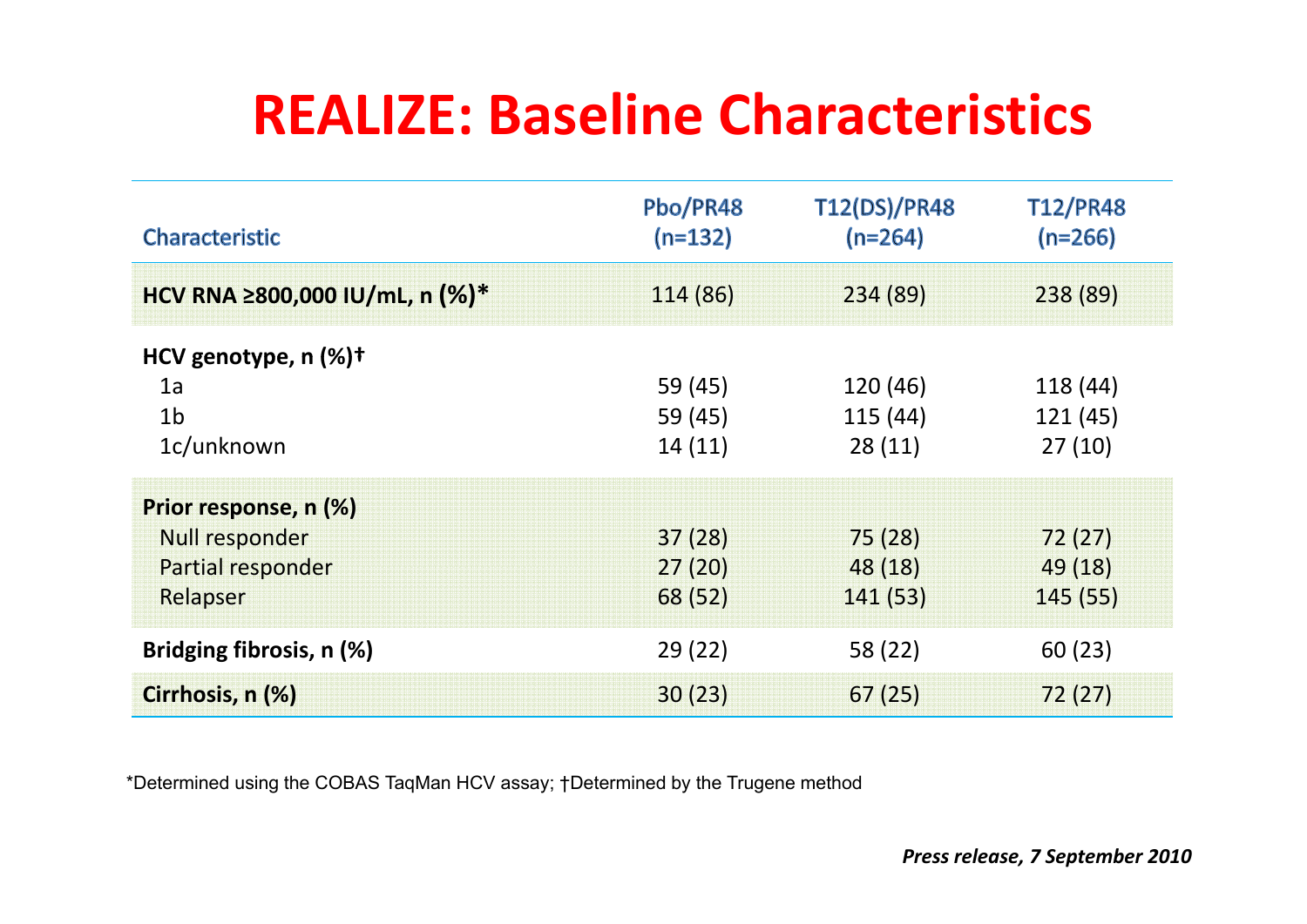# **REALIZE: Overall SVR Rate**



*Press release, 7 September 2010*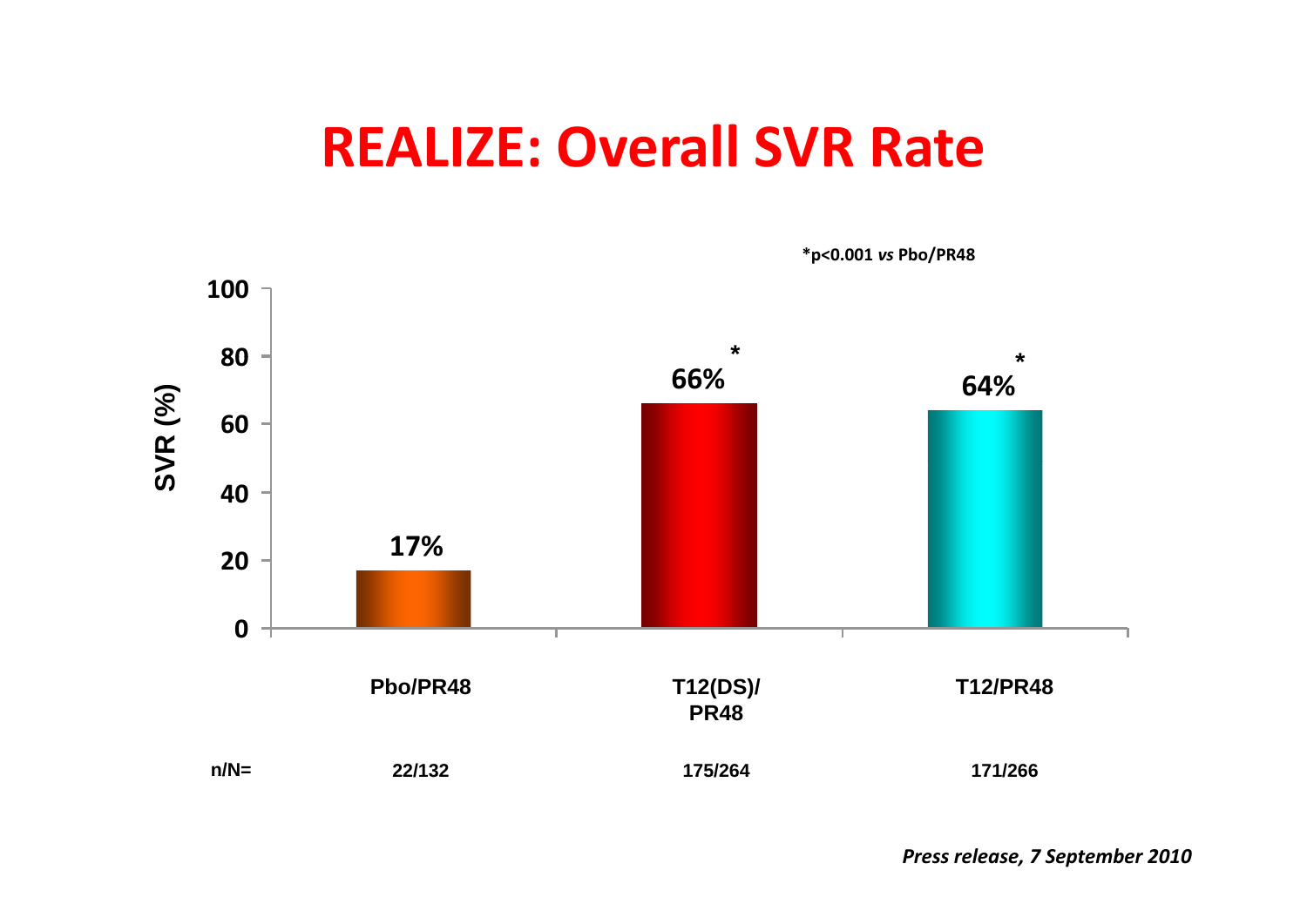#### **REALIZE: SVR in Prior Partial Responders, Null Responders and Relapsers**



*Press release, 7 September 2010*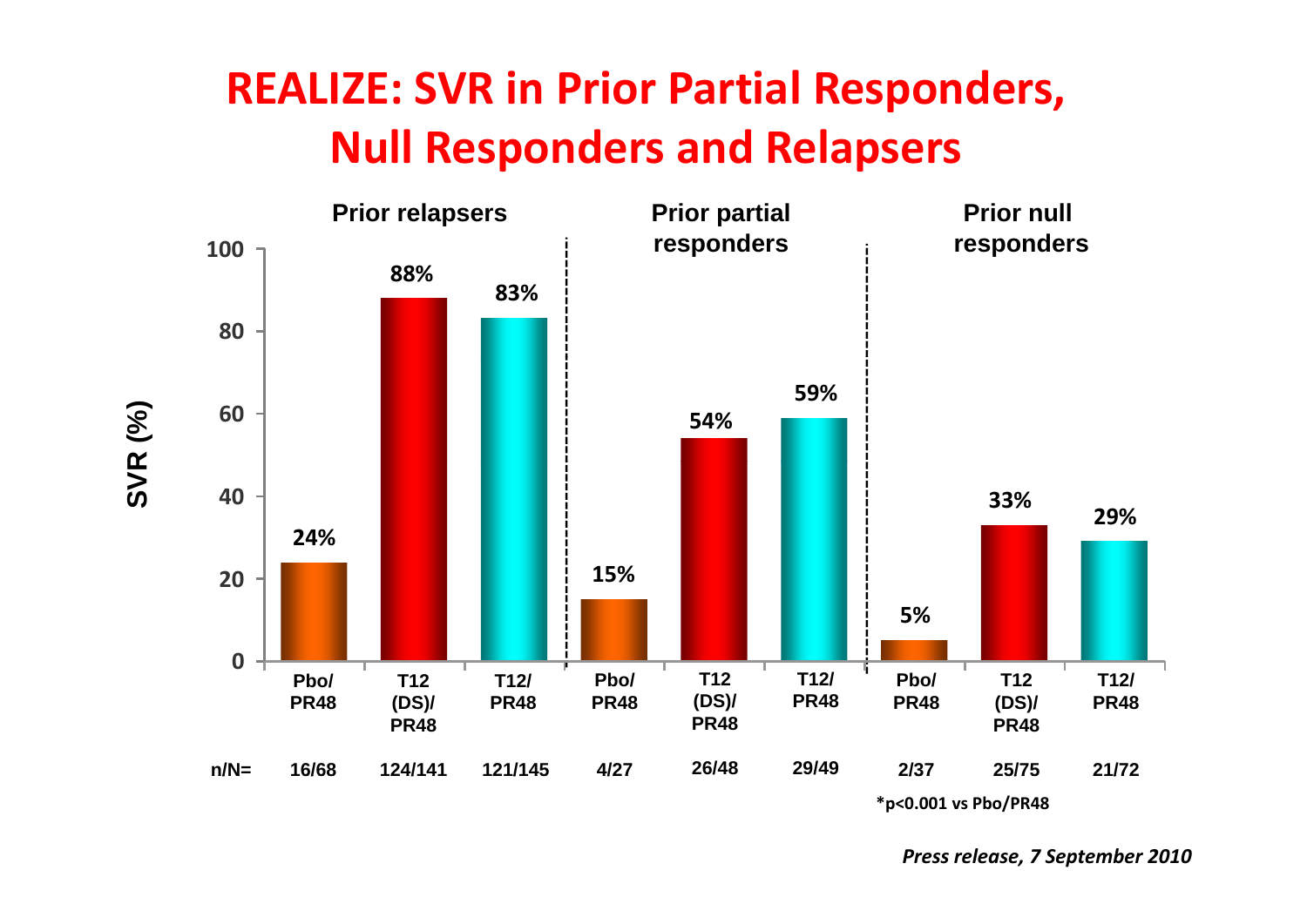#### **REALIZE: Summary**

- **TVR/Peg‐IFN/RBV was significantly superior to Peg‐IFN/RBV in all prior treatment‐experienced populations including null‐ ( ) 31% and parti l <sup>a</sup> ‐responders ( ) 57% , and relapsers ( ) 86%**
- **A lead‐in/delayed start strategy did not improve SVR rates with <sup>a</sup> telaprevir regimen**
- **This data supports <sup>a</sup> T12/PR48 regimen for all types of previously treated patients patients, including prior null responders**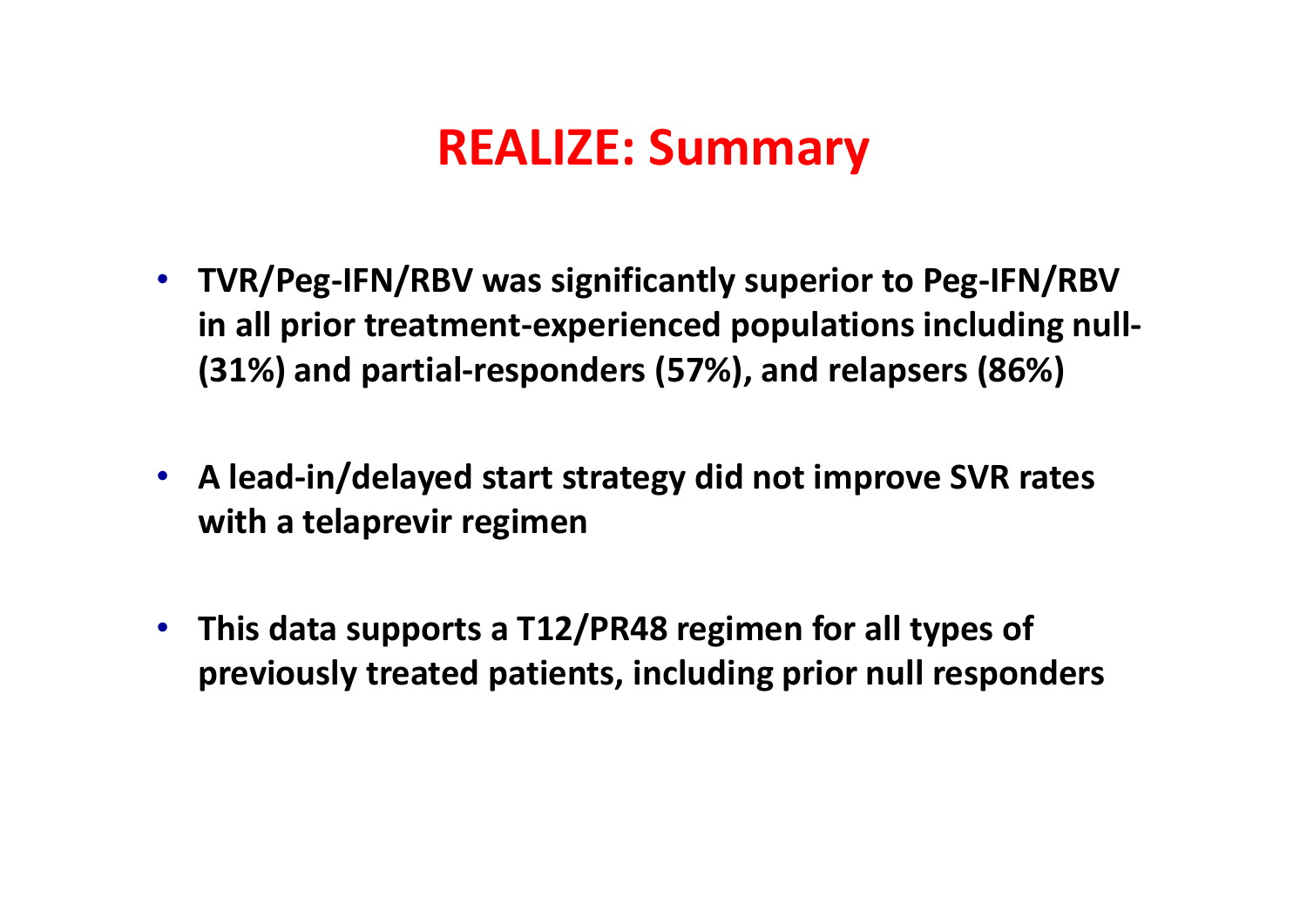# **BOCEPREVIR**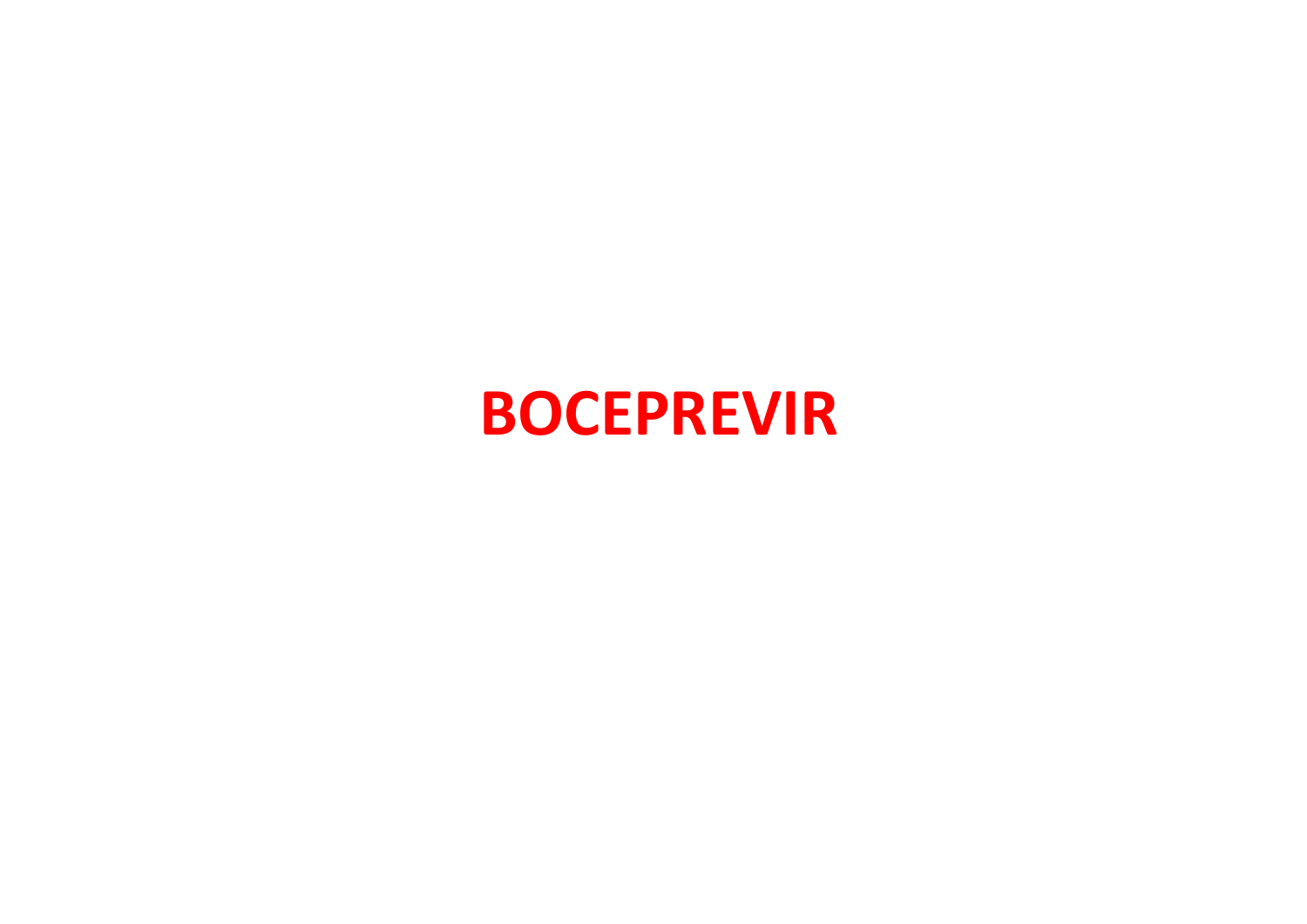## **RESPOND‐2: Study Design**



HCV-RNA measured by the Cobas TaqMan assay (Roche). Patients with detectable HCV-RNA (LLD=9.3 IU/mL) at week 12 were **considered treatment failures.**

Peginterferon (P) administered subcutaneously at 1.5 µg/kg once weekly; plus Ribavirin (R) using weight based dosing of 600-1400 **mg/day in <sup>a</sup> divided daily dose; Boceprevir dose of 800 mg thrice daily**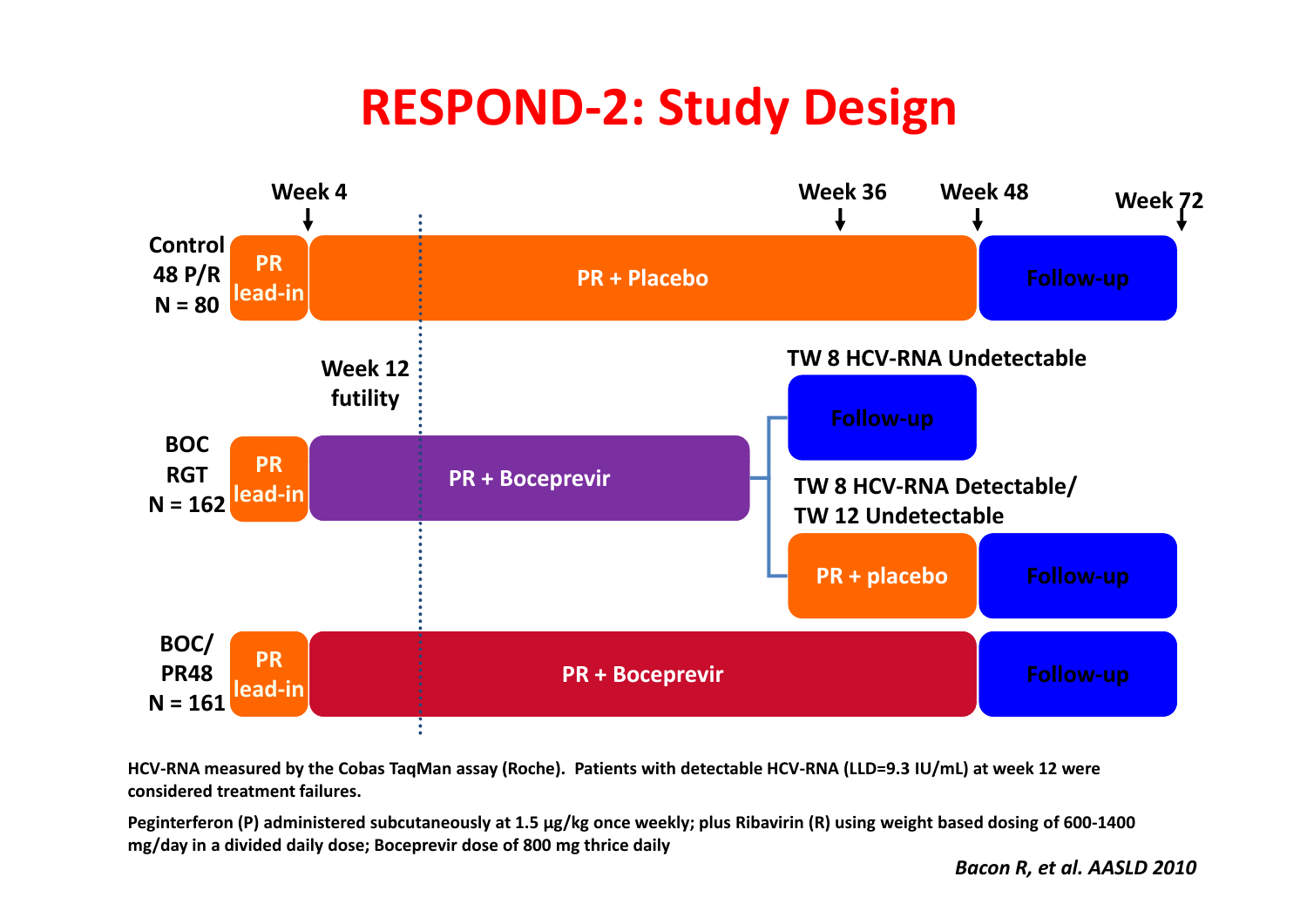#### **RESPOND‐2: Baseline Characteristics**

|                                  | <b>Arm 1:</b><br>48 P/R<br>$N = 80$ | <b>Arm 2:</b><br><b>BOC RGT</b><br>$N = 162$ | <b>Arm 3:</b><br><b>BOC/PR48</b><br>$N = 161$ |
|----------------------------------|-------------------------------------|----------------------------------------------|-----------------------------------------------|
| Mean age (years)                 | 52.9                                | 52.9                                         | 52.3                                          |
| Male $(\%)$                      | 73                                  | 60                                           | 70                                            |
| Black (%)                        | 15                                  | 11                                           | 12                                            |
| Region (%)                       |                                     |                                              |                                               |
| <b>North America</b>             | 64                                  | 71                                           | 75                                            |
| <b>Europe</b>                    | 36                                  | 28                                           | 26                                            |
| <b>Latin America</b>             | $\mathbf 0$                         | $\mathbf{1}$                                 | $\mathbf 0$                                   |
| $BMI$ – mean (SD)                | 28(4)                               | 29(5)                                        | 28(5)                                         |
| HCV subtype $(\%)^*$             |                                     |                                              |                                               |
| 1a                               | 48                                  | 46                                           | 48                                            |
| 1 <sub>b</sub>                   | 45                                  | 46                                           | 42                                            |
| HCV RNA level >800,000 IU/mL (%) | 81                                  | 91                                           | 88                                            |
| METAVIR F3/F4 (%)                | 19                                  | 20                                           | 19                                            |
| Non-responder (%)                | 36                                  | 35                                           | 36                                            |
| Relapser (%)                     | 64                                  | 65                                           | 64                                            |

**\*Subtyping performed by NS5B sequencing (Virco, Mechelen, Belgium)**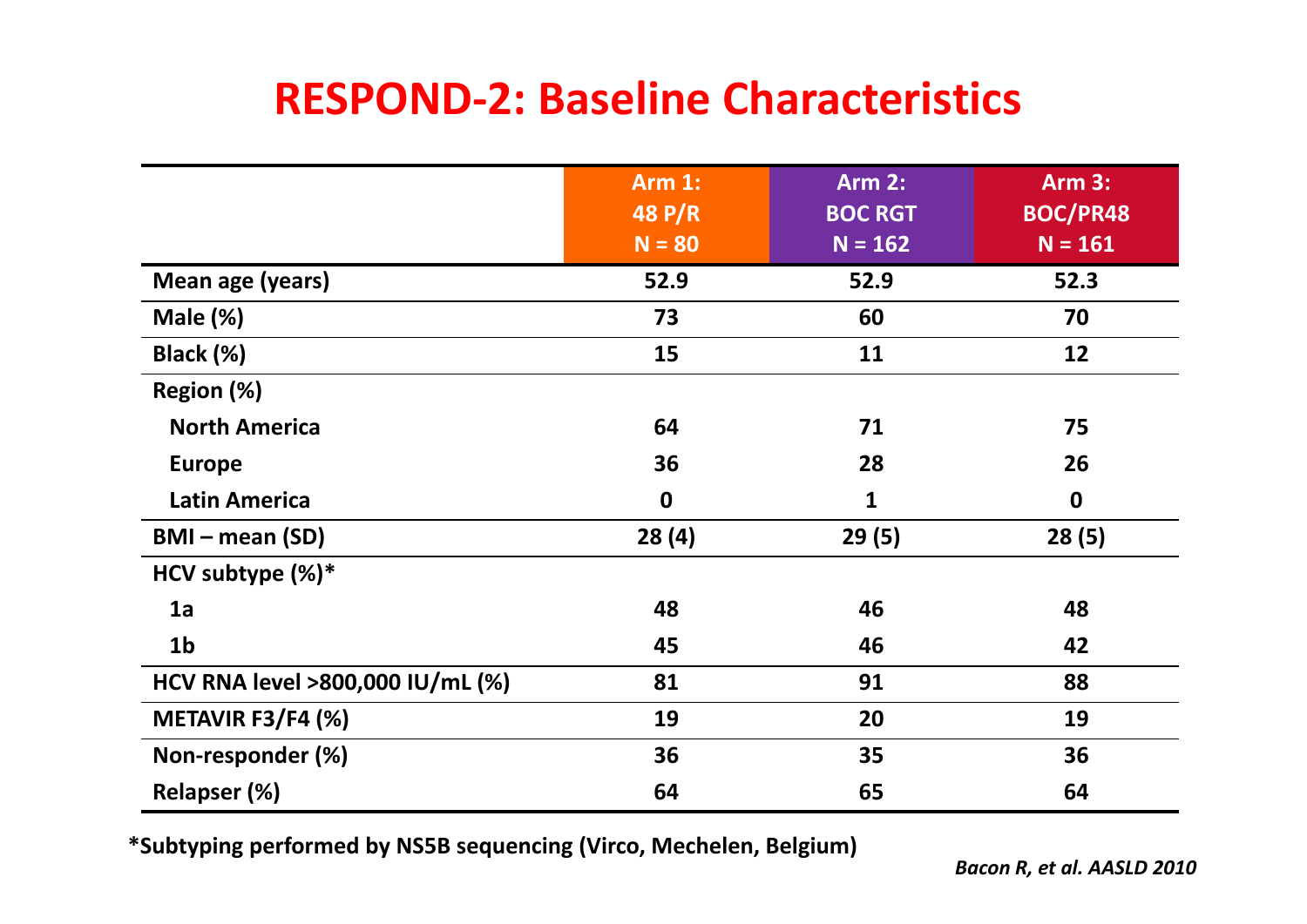#### **RESPOND‐2: SVR and Relapse Rates Intention to treat population**



**SVR rates in BOC RGT and BOC/PR48 arm not statistically different (OR, 1.4; 95% CI [0.9, 2.2])**

12-week HCV-RNA level used if 24-week post-treatment level was missing. A sensitivity analysis where missing data was considered as non-responder, SVR rates for Arms 1, 2 and 3 were 21% (17/80), 58% (94/162) and 66% (106/161) respectively

*Bacon R, et al. AASLD 2010*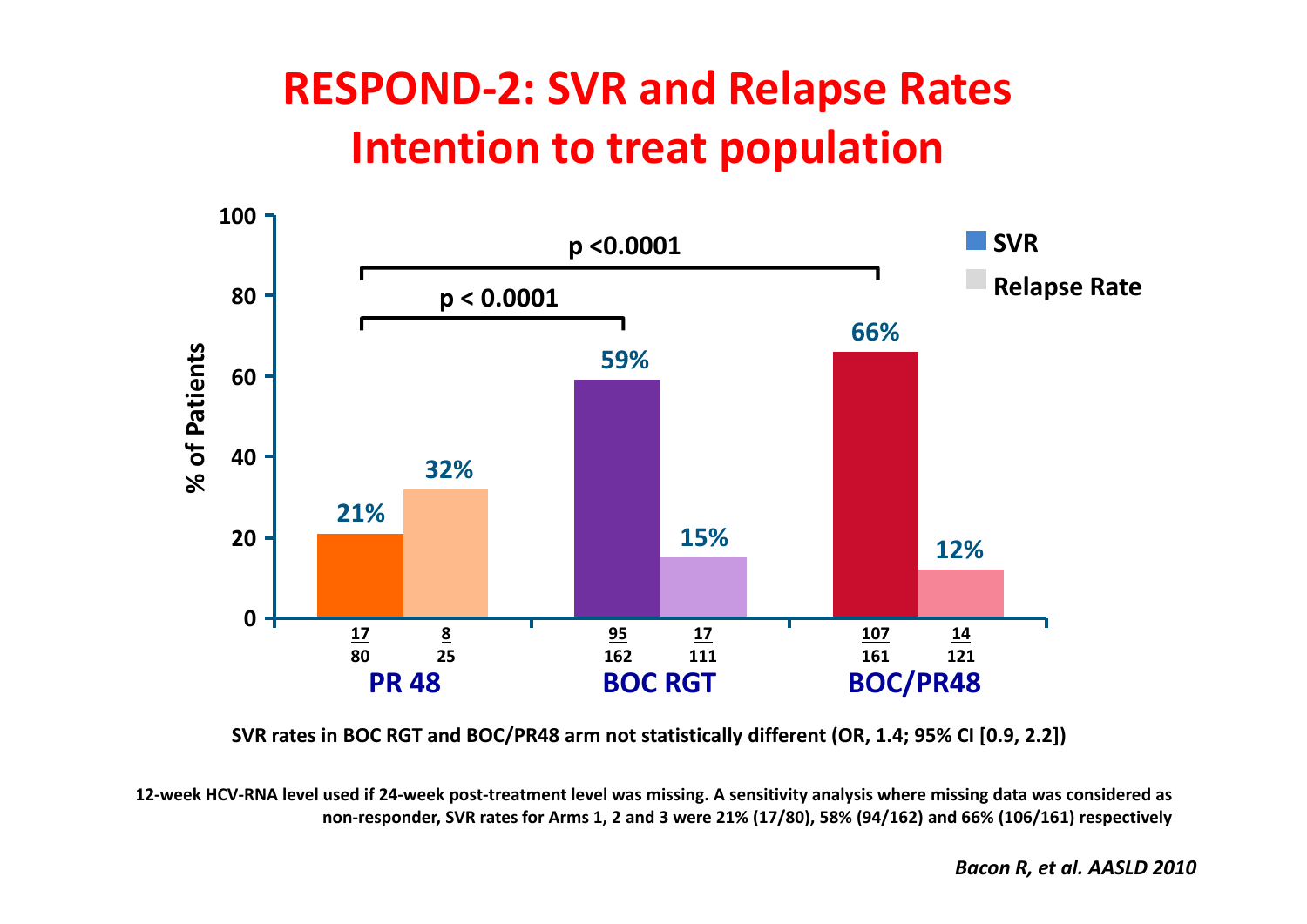### **RESPOND‐2: SVR by Historical Response Non‐responders and Relapsers Relapsers\***

|                                             | <b>Arm 1:</b> | <b>Arm 2:</b>                               | <b>Arm 3:</b>   |
|---------------------------------------------|---------------|---------------------------------------------|-----------------|
|                                             | <b>48 P/R</b> | <b>BOC RGT</b>                              | <b>BOC/PR48</b> |
|                                             | $N = 80$      | $N = 162$                                   | $N = 161$       |
| <b>Partial-</b><br>responder<br>$- n/n (%)$ | $2/29(6.9\%)$ | 23/57 (40.4%)                               | 30/58 (51.7%)   |
| Relapser<br>$- n/n (%)$                     |               | 15/51 (29.4%) 72/105 (68.6%) 77/103 (74.8%) |                 |

\*Non-responders had a decrease in plasma HCV-RNA of at least 2-log<sub>10</sub> by week 12 of prior therapy but with detectable HCV‐RNA throughout the course of therapy. Relapsers had undetectable HCV‐RNA at end of prior therapy without subsequent attainment of <sup>a</sup> sustained virologic response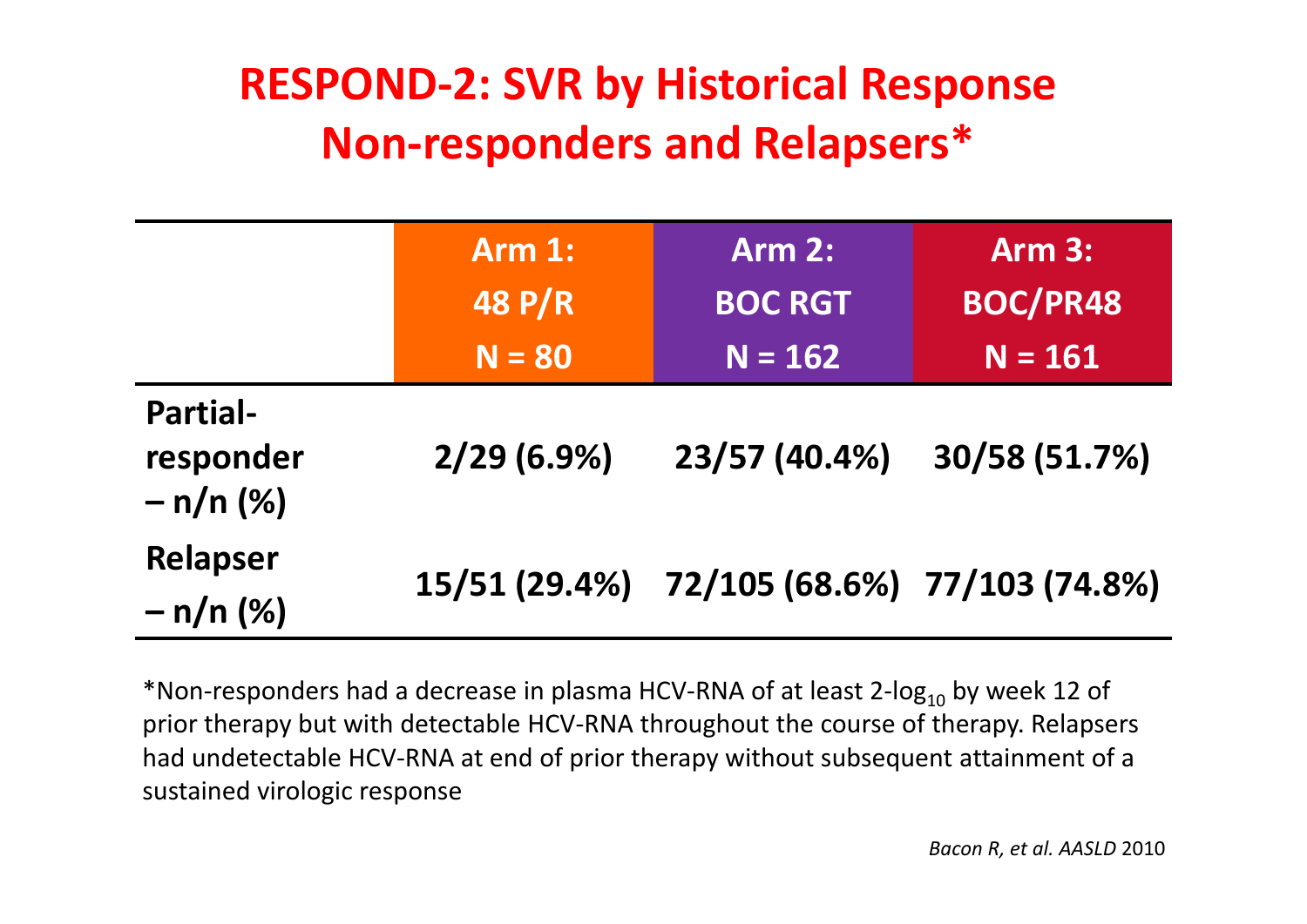## **RESPOND‐2: SVR by Week 4 PR Lead‐In Response**



*Bacon R, et al. AASLD 2010*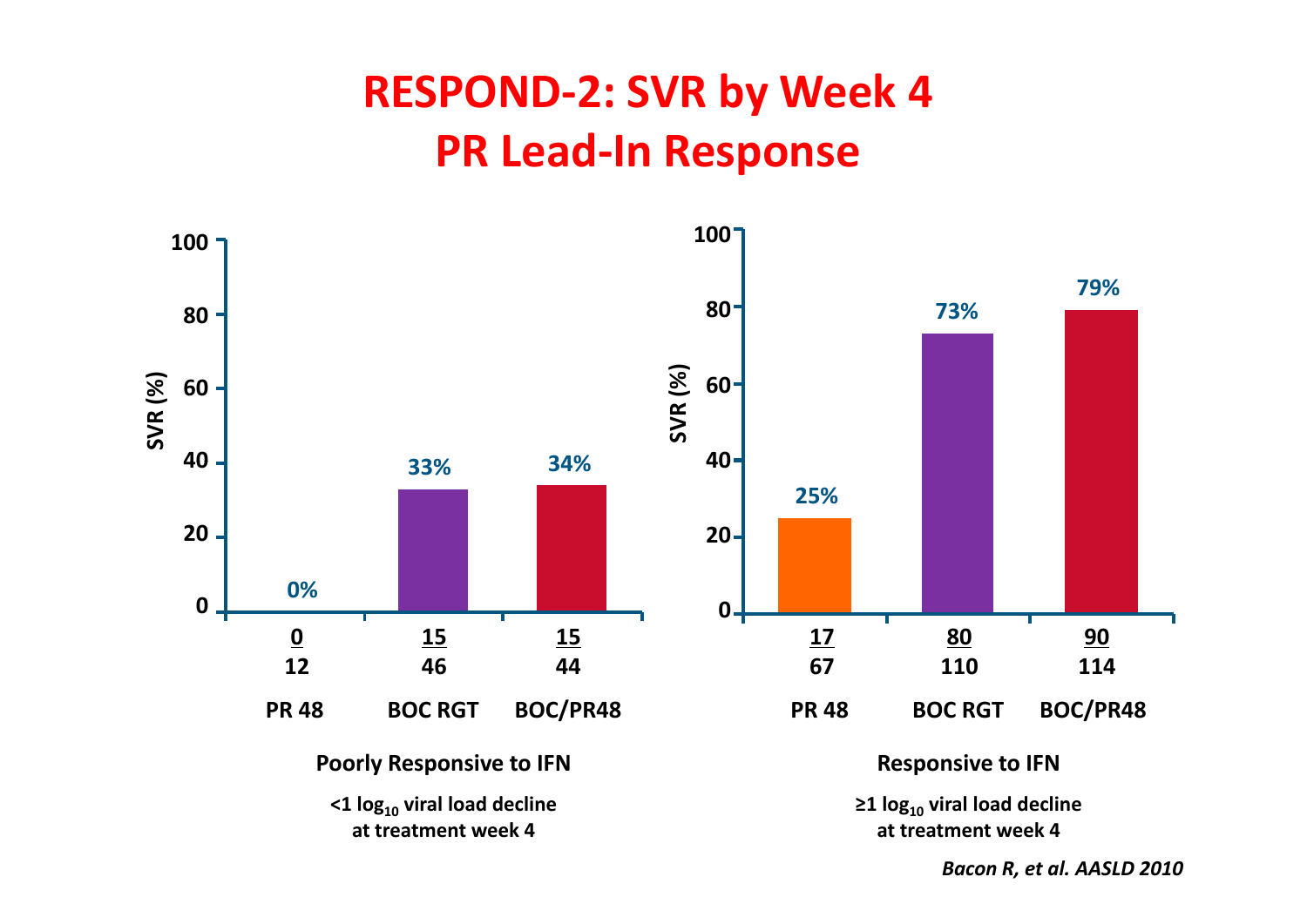## **RESPOND‐2: SVR by Week 8 HCV RNA Response (ITT)**



• **46% of patients in BOC RGT arm were eligible for shorter therapy**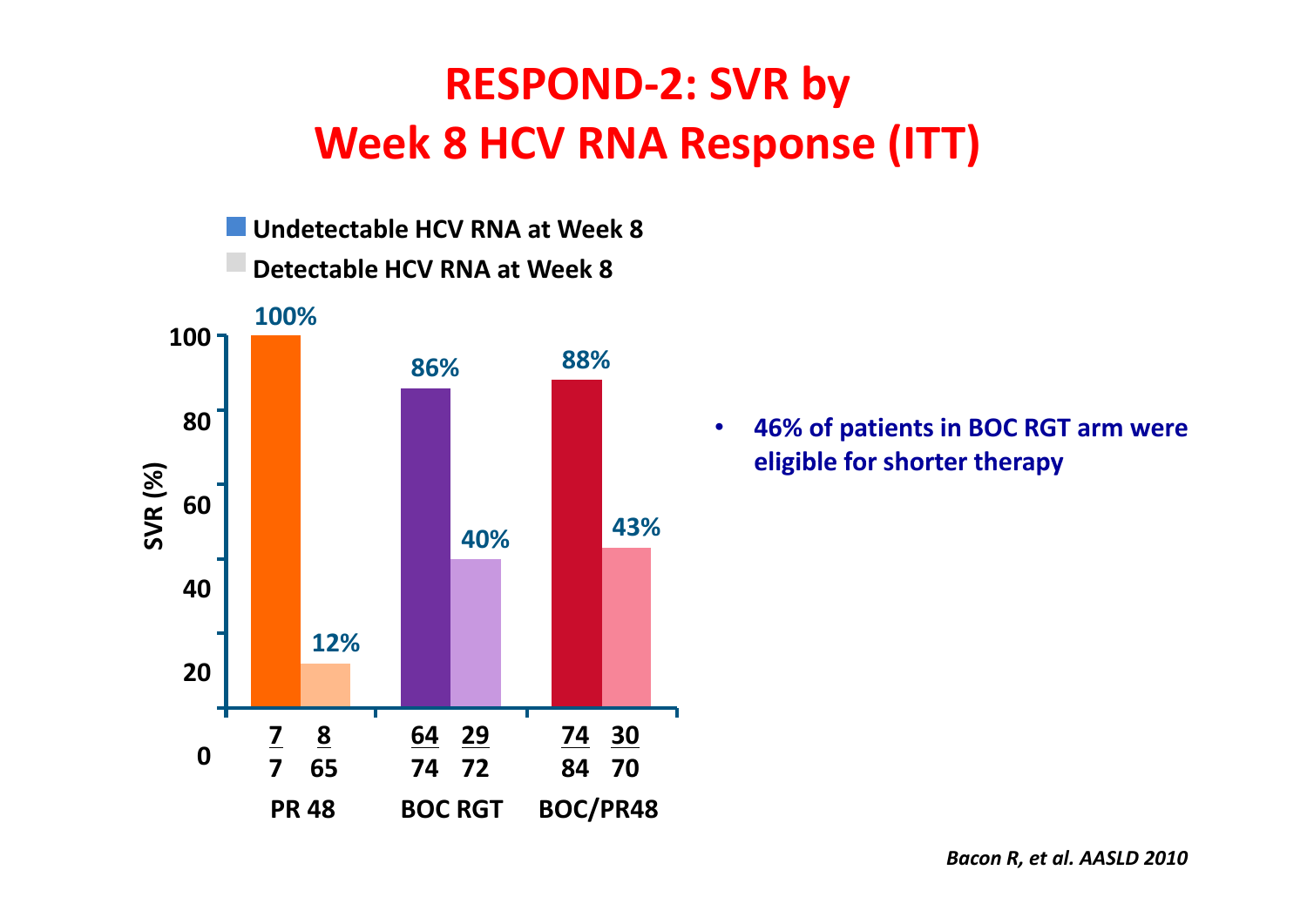#### **RESPOND‐2: Summary**

•**Boceprevir added to PR significantly increased SVR compared to PR control can be used to treat patients with all categories of interferon responsiveness**

•**RGT and BOC/PR 48 were equally effective for treatment failure patients PR lead‐in allows for real time assessment of patient's interferon responsiveness**

•**Poorly Responsive: 33‐34% achieved SVR** *vs* **0% in control Responsive: 73‐79% achieved SVR** *vs* **26% in control**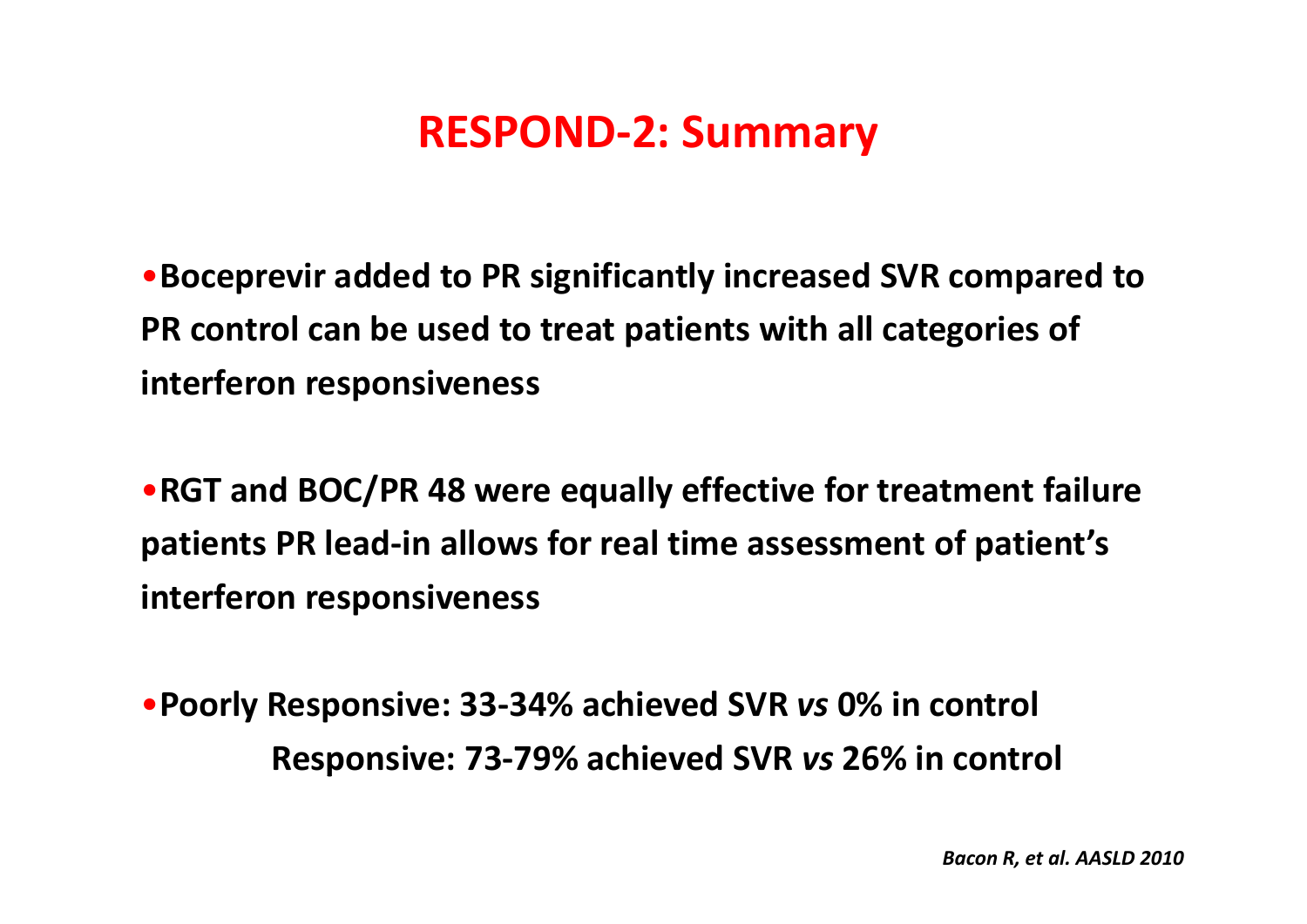# **How can we prevent treatment failure with triple combination therapy ?**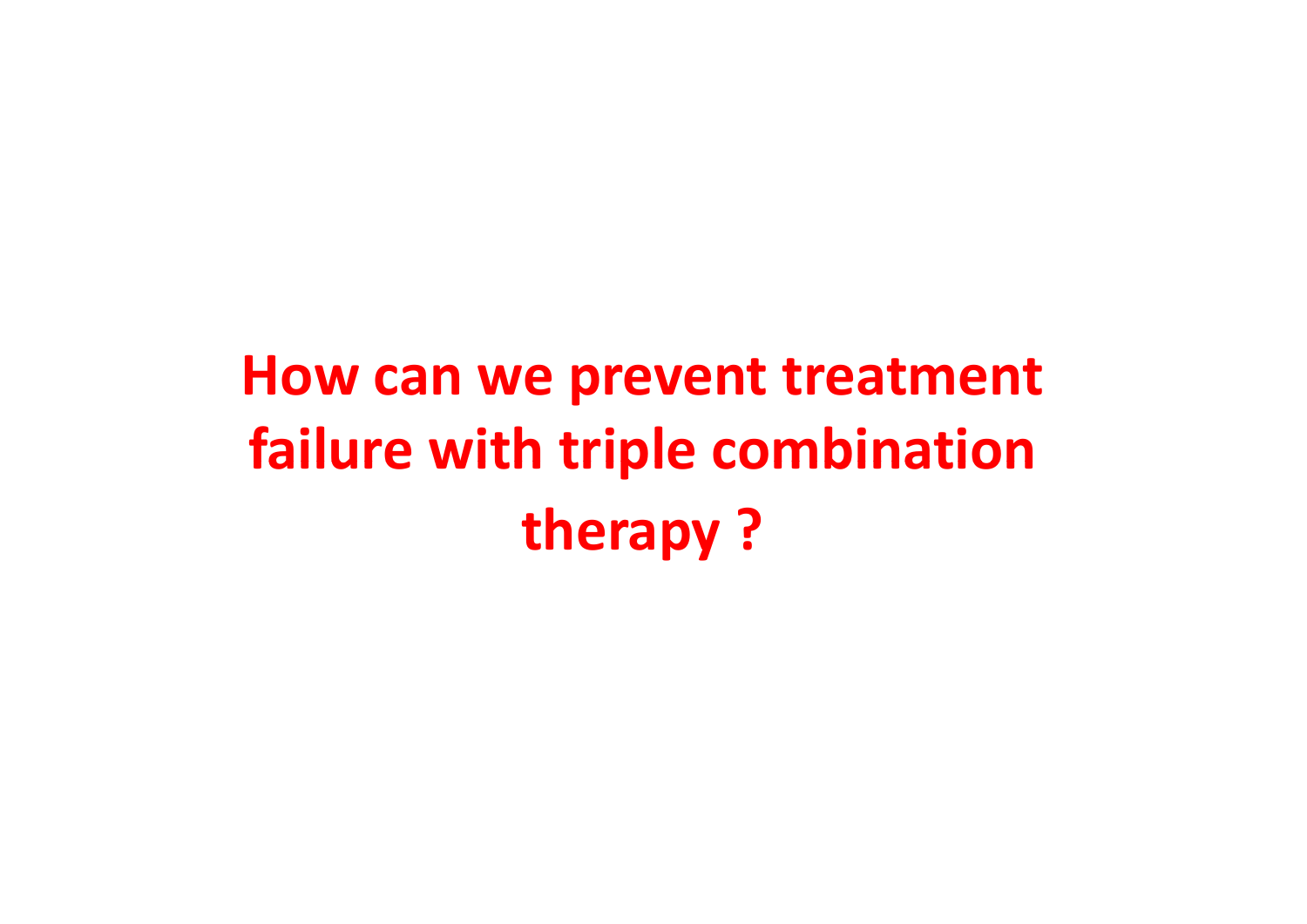#### **Today treatment failure prevention**

- **Prediction of probability to achieve SVR ("lead‐in", baseline characteristics)**
- **Offer alternative therapeutic options to non‐ responders to Peg‐IFN and RBV (new trials)**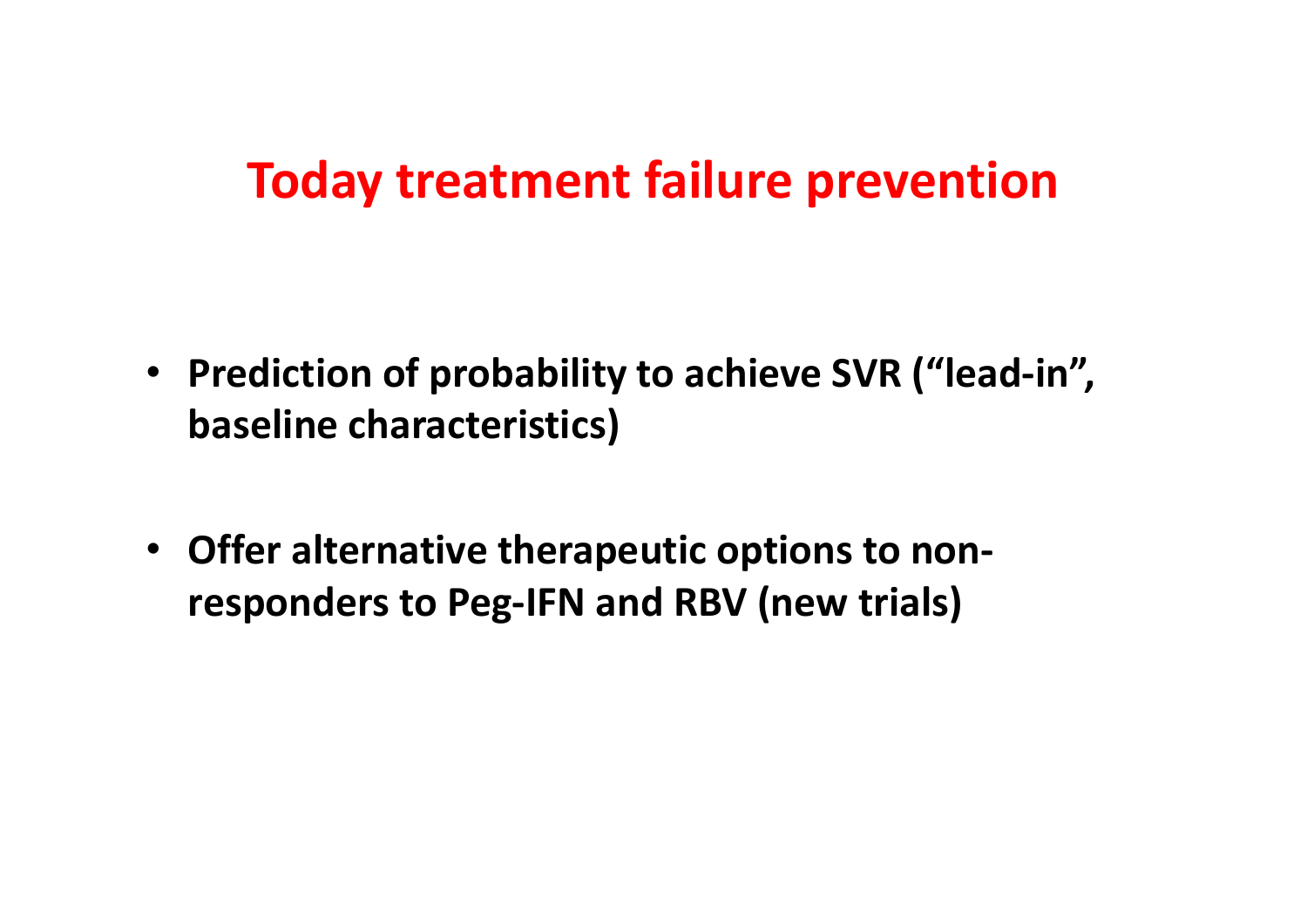### **SYREN Trial: Virological Responses at week 4, week 12, week 24**



*Hézode C et al; AASLD 2010*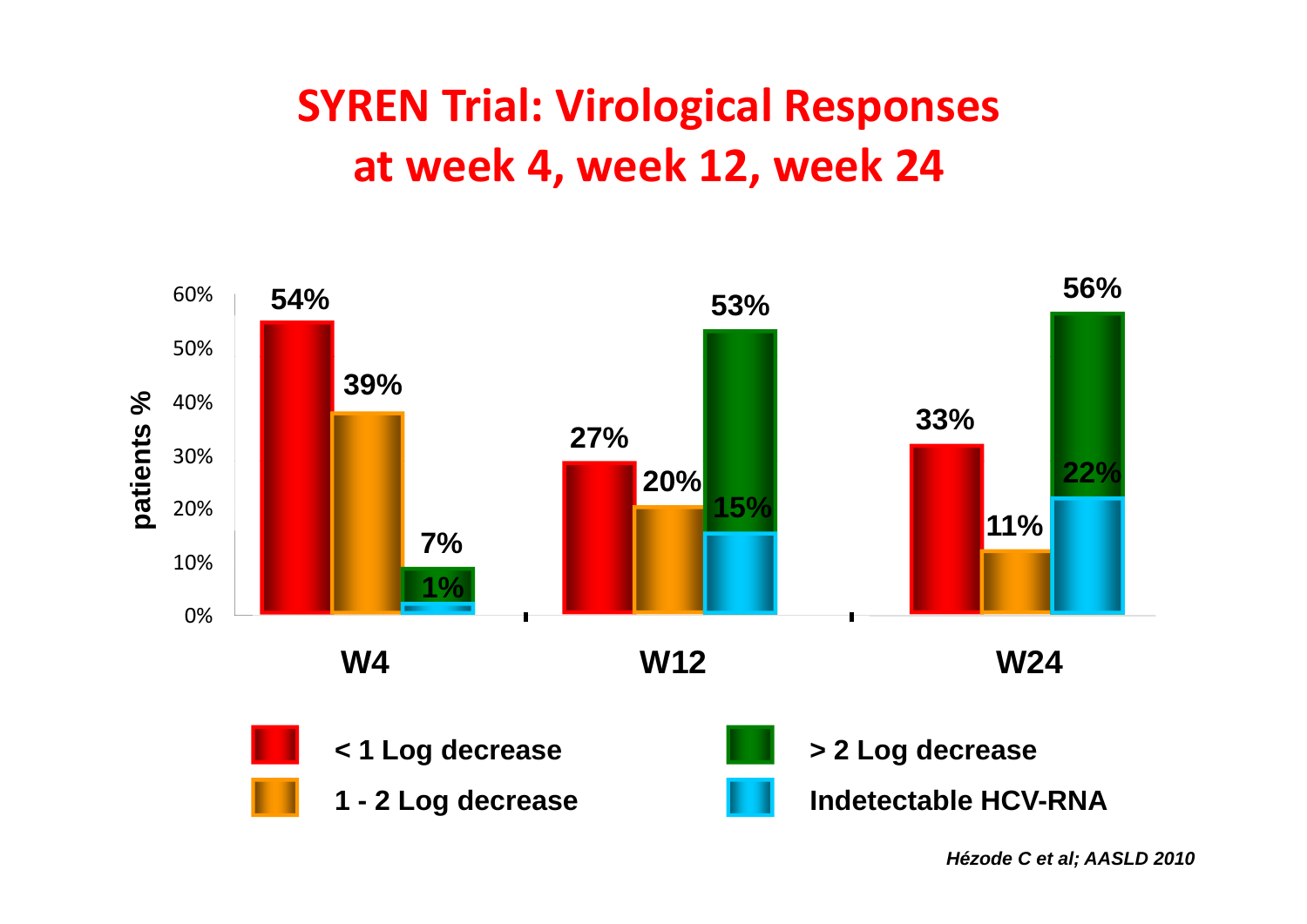#### **Combinaison R7128/R7227** *INFORM Trial*



*Gane EJ et al, Lancet 2010;376:1467-75*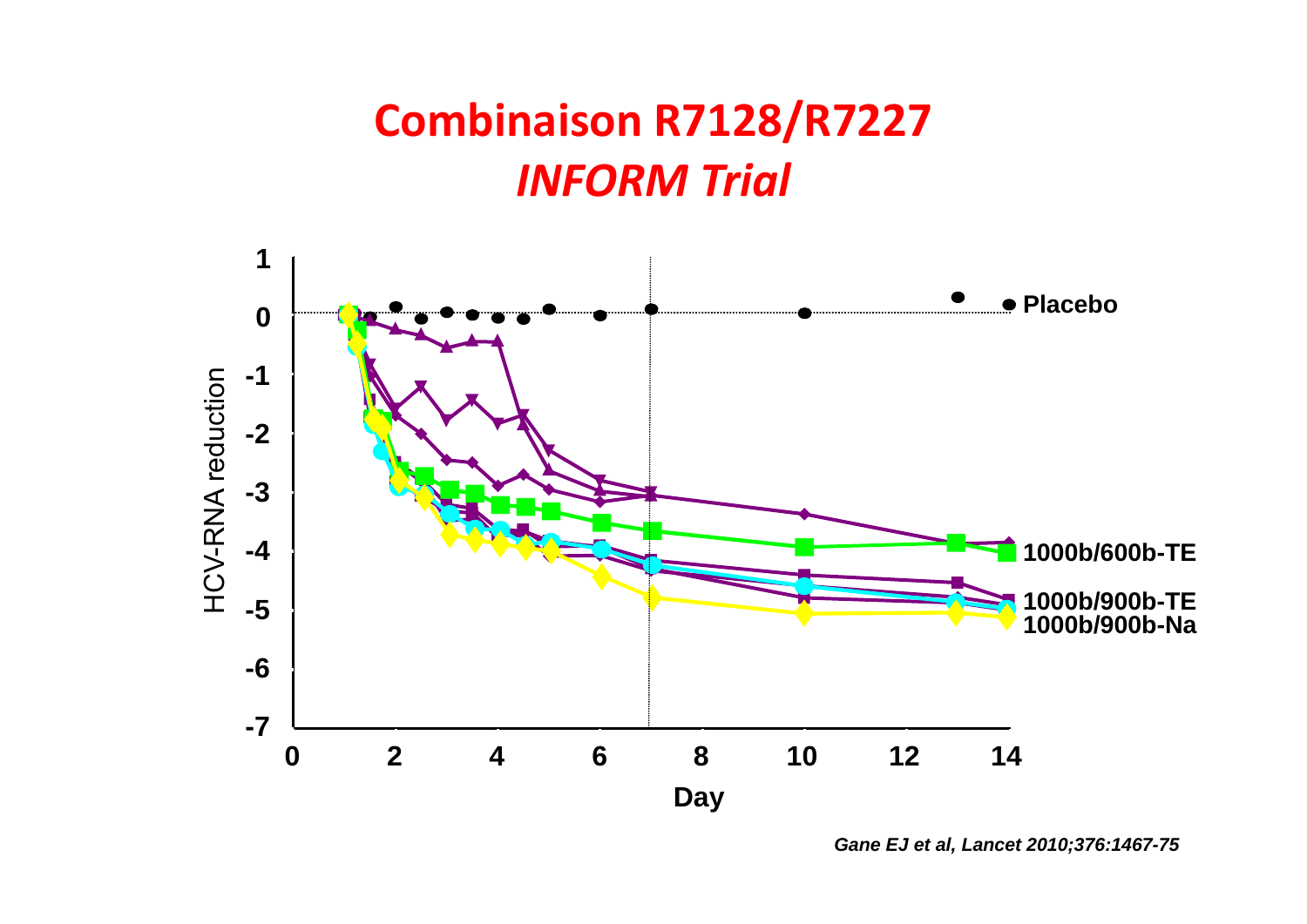## **Conclusions: Treatment experienced Patients**

#### **Telaprevir**



**SVRSVR:Relapsers: 86% Partial responders: 57% Null responders: 31%**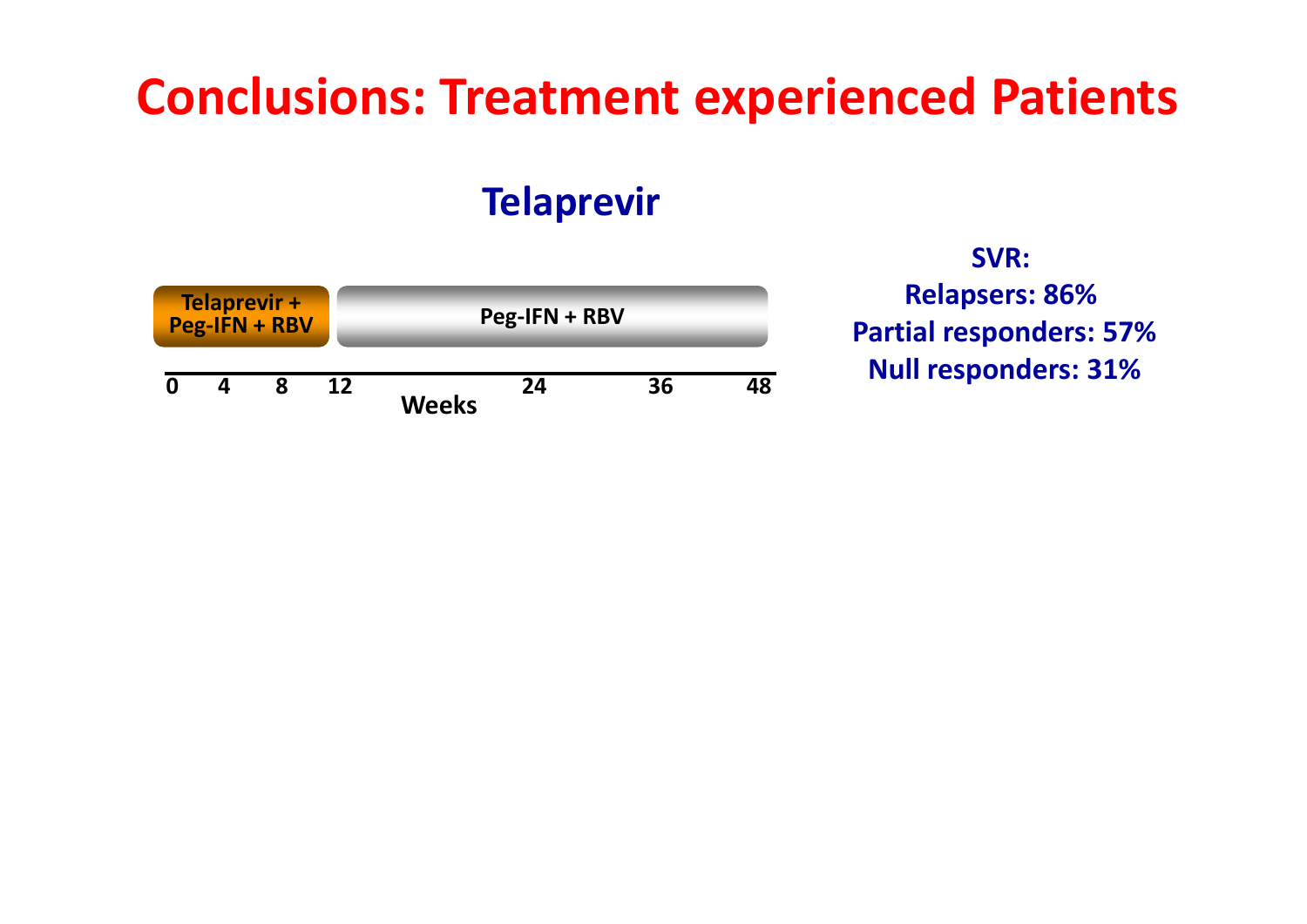# **Conclusions: Treatment experienced Patients**

#### **Telaprevir**



**SVRSVR:Relapsers: 86% Partial responders: 57% Null responders: 31%**



 **Short duration (36W): 46%\* SVR: 86%SVR: 43%**

*\* Data only in prior relapsers or partial responders*